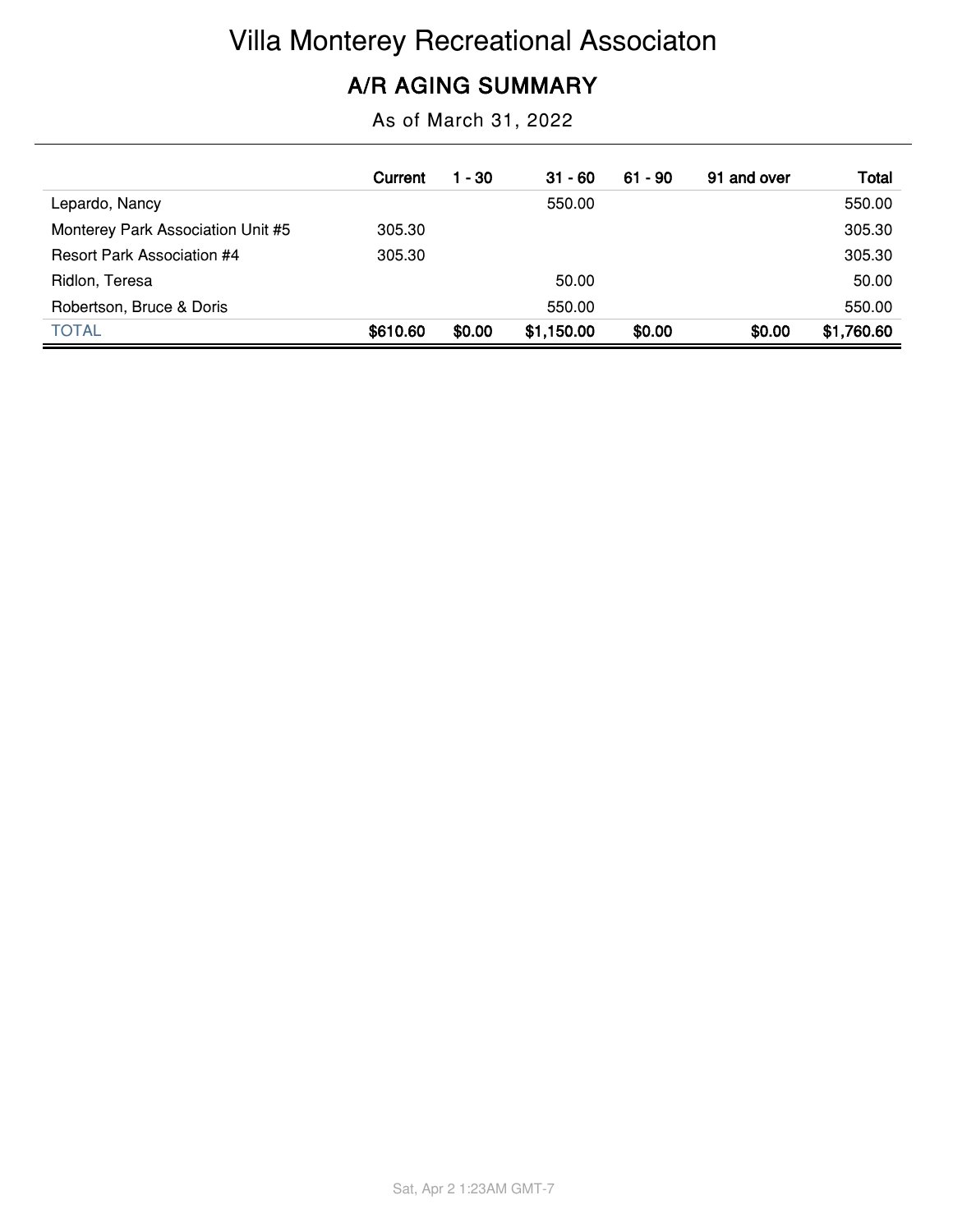### **BALANCE SHEET**

As of March 31, 2022

|                                     | <b>Total</b> |
|-------------------------------------|--------------|
| <b>ASSETS</b>                       |              |
| <b>Current Assets</b>               |              |
| <b>Bank Accounts</b>                |              |
| <b>Bank</b>                         |              |
| <b>Bank of America/Checking</b>     | 68,730.01    |
| <b>Reserve Savings</b>              | 62,018.62    |
| <b>Total Bank</b>                   | 130,748.63   |
| <b>Total Bank Accounts</b>          | 130,748.63   |
| <b>Total Current Assets</b>         | 130,748.63   |
| <b>TOTAL ASSETS</b>                 | \$130,748.63 |
| <b>LIABILITIES AND EQUITY</b>       |              |
| <b>Liabilities</b>                  |              |
| <b>Total Liabilities</b>            |              |
| <b>Equity</b>                       |              |
| <b>Board Designated Funds</b>       | 62,018.62    |
| <b>Unrestricted Net Assets</b>      | 12,313.81    |
| Net Income                          | 56,416.20    |
| <b>Total Equity</b>                 | 130,748.63   |
| <b>TOTAL LIABILITIES AND EQUITY</b> | \$130,748.63 |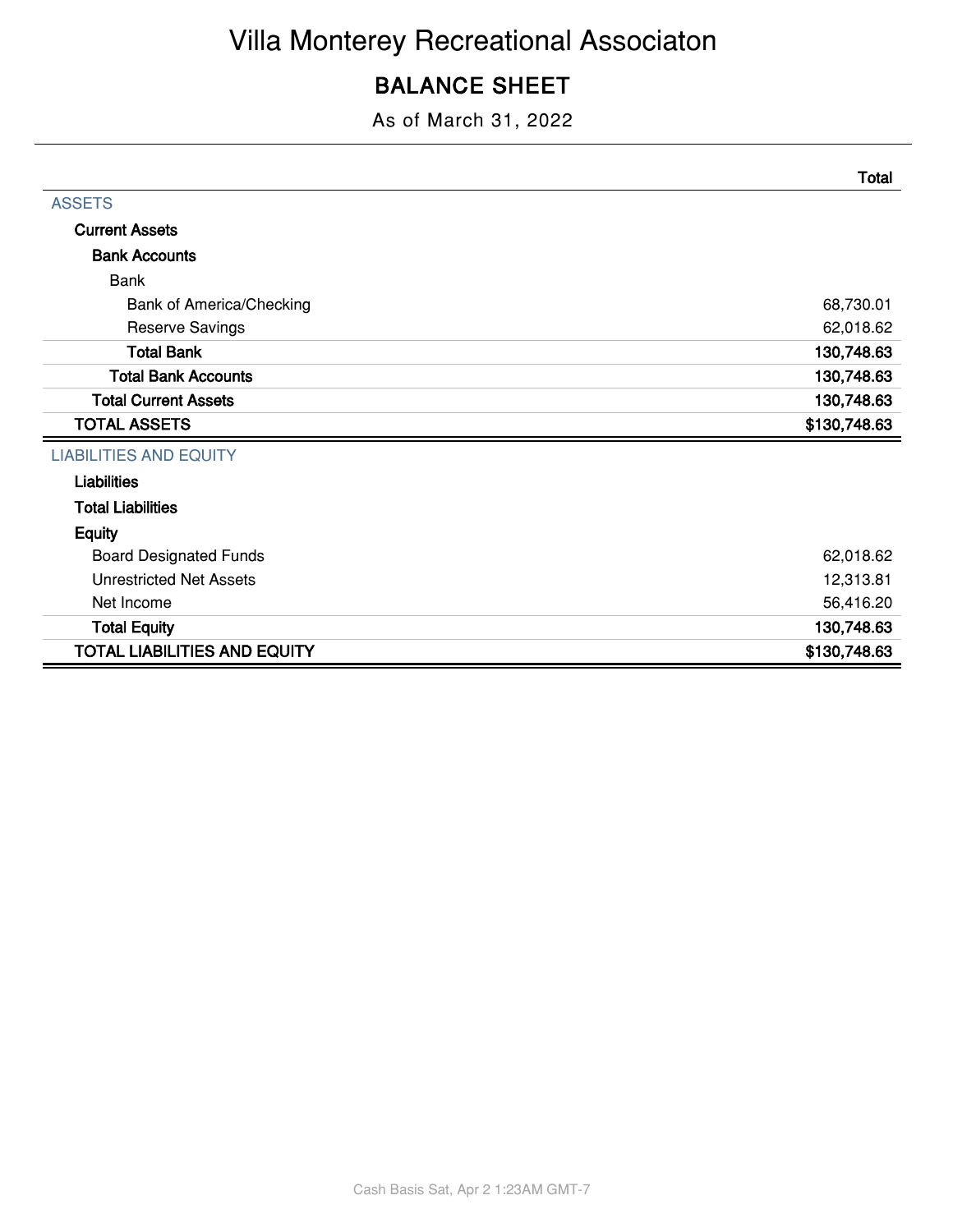## Villa Monterey Recreational Associaton

### **PROFIT AND LOSS YTD COMPARISON**

March 2022

|                               |                 | Operating             |          | Reserve               |          | <b>TOTAL</b>          |
|-------------------------------|-----------------|-----------------------|----------|-----------------------|----------|-----------------------|
|                               | <b>Mar 2022</b> | Jan - Mar, 2022 (YTD) | Mar 2022 | Jan - Mar, 2022 (YTD) | Mar 2022 | Jan - Mar, 2022 (YTD) |
| <b>INCOME</b>                 |                 |                       |          |                       |          |                       |
| Income                        |                 |                       |          |                       | 0.00     | 0.00                  |
| Assn Dues                     | 1,650.00        | 73,650.00             |          |                       | 1,650.00 | 73,650.00             |
| Transfer and Other Fee Income | 1,450.00        | 1,550.00              |          |                       | 1,450.00 | 1,550.00              |
| <b>Total Income</b>           | 3,100.00        | 75,200.00             |          |                       | 3,100.00 | 75,200.00             |
| <b>Total Income</b>           | 3,100.00        | 75,200.00             | 0.00     | 0.00                  | 3,100.00 | 75,200.00             |
| <b>GROSS PROFIT</b>           | 3,100.00        | 75,200.00             | 0.00     | 0.00                  | 3,100.00 | 75,200.00             |
| <b>EXPENSES</b>               |                 |                       |          |                       |          |                       |
| Administration                |                 |                       |          |                       | 0.00     | 0.00                  |
| Accountant                    | 225.00          | 825.00                |          |                       | 225.00   | 825.00                |
| <b>Bank Charges</b>           |                 | (0.50)                |          |                       | 0.00     | (0.50)                |
| Copying                       |                 | 199.03                |          |                       | 0.00     | 199.03                |
| Postage                       |                 | 61.90                 |          |                       | 0.00     | 61.90                 |
| Supplies                      |                 | 241.91                |          |                       | 0.00     | 241.91                |
| <b>Total Administration</b>   | 225.00          | 1,327.34              |          |                       | 225.00   | 1,327.34              |
| Com Area, Bld, Lndscp         |                 |                       |          |                       | 0.00     | 0.00                  |
| Service                       | 1,141.00        | 3,669.00              |          |                       | 1,141.00 | 3,669.00              |
| Total Com Area, Bld, Lndscp   | 1,141.00        | 3,669.00              |          |                       | 1,141.00 | 3,669.00              |
| Maintenance                   |                 |                       |          |                       | 0.00     | 0.00                  |
| Janitorial                    | 250.00          | 750.00                |          |                       | 250.00   | 750.00                |
| Pest Control                  |                 | 90.00                 |          |                       | 0.00     | 90.00                 |
| <b>Total Maintenance</b>      | 250.00          | 840.00                |          |                       | 250.00   | 840.00                |
| Pool & Spa                    |                 |                       |          |                       | 0.00     | 0.00                  |
| Permits                       |                 | 495.00                |          |                       | 0.00     | 495.00                |
| Repairs & Replacements        |                 |                       |          | 675.00                | 0.00     | 675.00                |
| Service                       |                 | 1,389.67              |          |                       | 0.00     | 1,389.67              |
| <b>Total Pool &amp; Spa</b>   |                 | 1,884.67              |          | 675.00                | 0.00     | 2,559.67              |

Cash Basis Sat, Apr 2 1:23AM GMT-7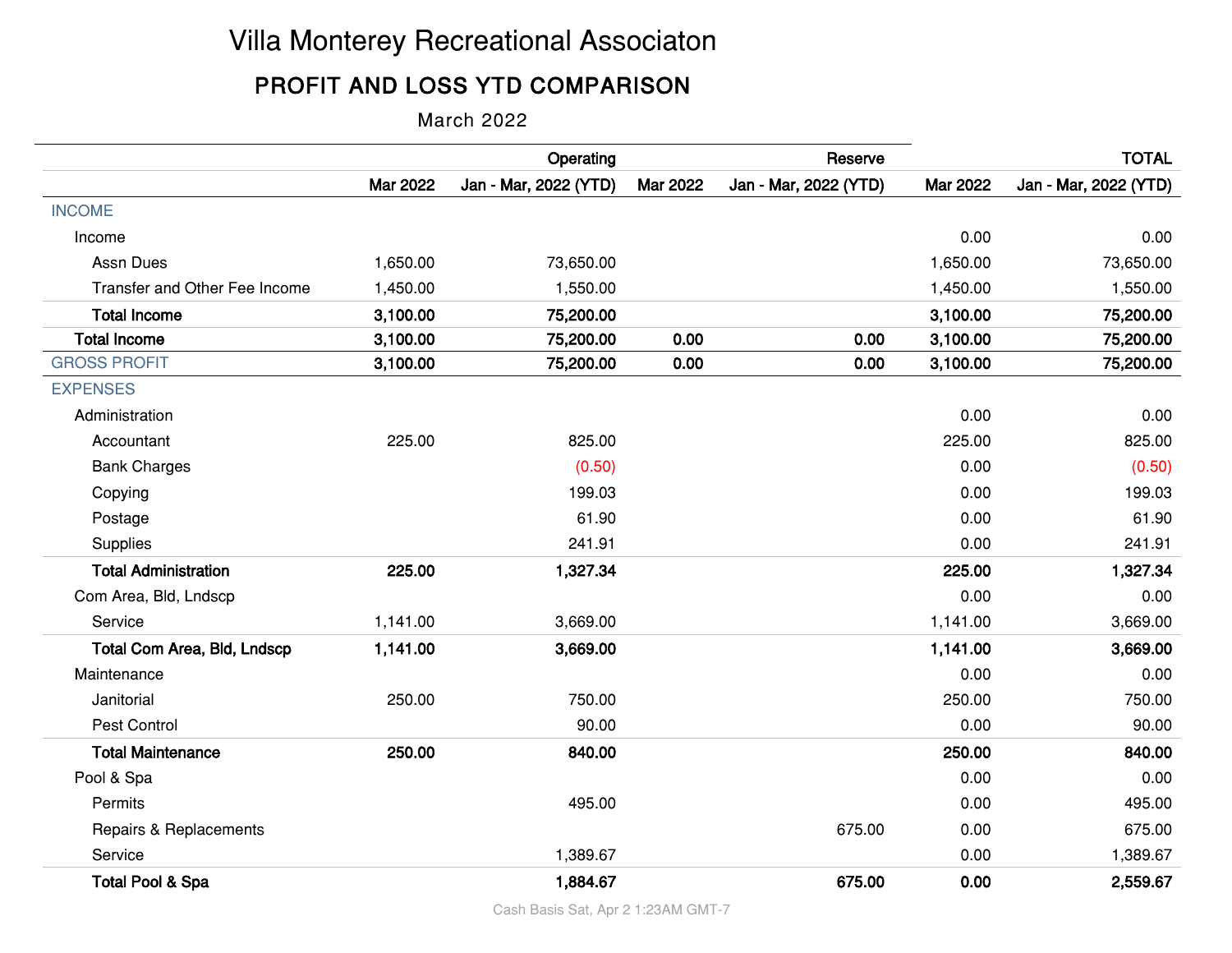|                                       |                 | Operating             |                 | Reserve               |              | <b>TOTAL</b>          |
|---------------------------------------|-----------------|-----------------------|-----------------|-----------------------|--------------|-----------------------|
|                                       | <b>Mar 2022</b> | Jan - Mar, 2022 (YTD) | <b>Mar 2022</b> | Jan - Mar, 2022 (YTD) | Mar 2022     | Jan - Mar, 2022 (YTD) |
| <b>Shared Entrance Expense</b>        |                 |                       |                 |                       | 0.00         | 0.00                  |
| Landscape & Fountain                  | 1,122.00        | 3,861.00              |                 |                       | 1,122.00     | 3,861.00              |
| Service                               |                 | 309.47                |                 |                       | 0.00         | 309.47                |
| <b>Total Landscape &amp; Fountain</b> | 1,122.00        | 4,170.47              |                 |                       | 1,122.00     | 4,170.47              |
| <b>Utilities</b>                      | 110.62          | 347.82                |                 |                       | 110.62       | 347.82                |
| Water                                 | 293.87          | 771.43                |                 |                       | 293.87       | 771.43                |
| <b>Total Utilities</b>                | 404.49          | 1,119.25              |                 |                       | 404.49       | 1,119.25              |
| <b>Total Shared Entrance Expense</b>  | 1,526.49        | 5,289.72              |                 |                       | 1,526.49     | 5,289.72              |
| <b>Utilities</b>                      |                 |                       |                 |                       | 0.00         | 0.00                  |
| Electric                              | 434.71          | 1,464.92              |                 |                       | 434.71       | 1,464.92              |
| Gas (Pool & Spa)                      | 1,649.51        | 4,777.12              |                 |                       | 1,649.51     | 4,777.12              |
| Telephone/Internet                    | 115.02          | 345.86                |                 |                       | 115.02       | 345.86                |
| Water/Ramada/Pool                     | 209.65          | 923.04                |                 |                       | 209.65       | 923.04                |
| Water/Triangle                        | 33.51           | 105.04                |                 |                       | 33.51        | 105.04                |
| <b>Total Utilities</b>                | 2,442.40        | 7,615.98              |                 |                       | 2,442.40     | 7,615.98              |
| <b>Total Expenses</b>                 | 5,584.89        | 20,626.71             | 0.00            | 675.00                | 5,584.89     | 21,301.71             |
| <b>NET OPERATING INCOME</b>           | (2,484.89)      | 54,573.29             | 0.00            | (675.00)              | (2,484.89)   | 53,898.29             |
| <b>OTHER INCOME</b>                   |                 |                       |                 |                       |              |                       |
| Interest                              |                 |                       | 0.47            | 1.34                  | 0.47         | 1.34                  |
| <b>Shared Expense Reimbursements</b>  | 727.87          | 2,516.57              |                 |                       | 727.87       | 2,516.57              |
| <b>Total Other Income</b>             | 727.87          | 2,516.57              | 0.47            | 1.34                  | 728.34       | 2,517.91              |
| <b>NET OTHER INCOME</b>               | 727.87          | 2,516.57              | 0.47            | 1.34                  | 728.34       | 2,517.91              |
| <b>NET INCOME</b>                     | \$(1,757.02)    | \$57,089.86           | \$0.47          | \$ (673.66)           | \$(1,756.55) | \$56,416.20           |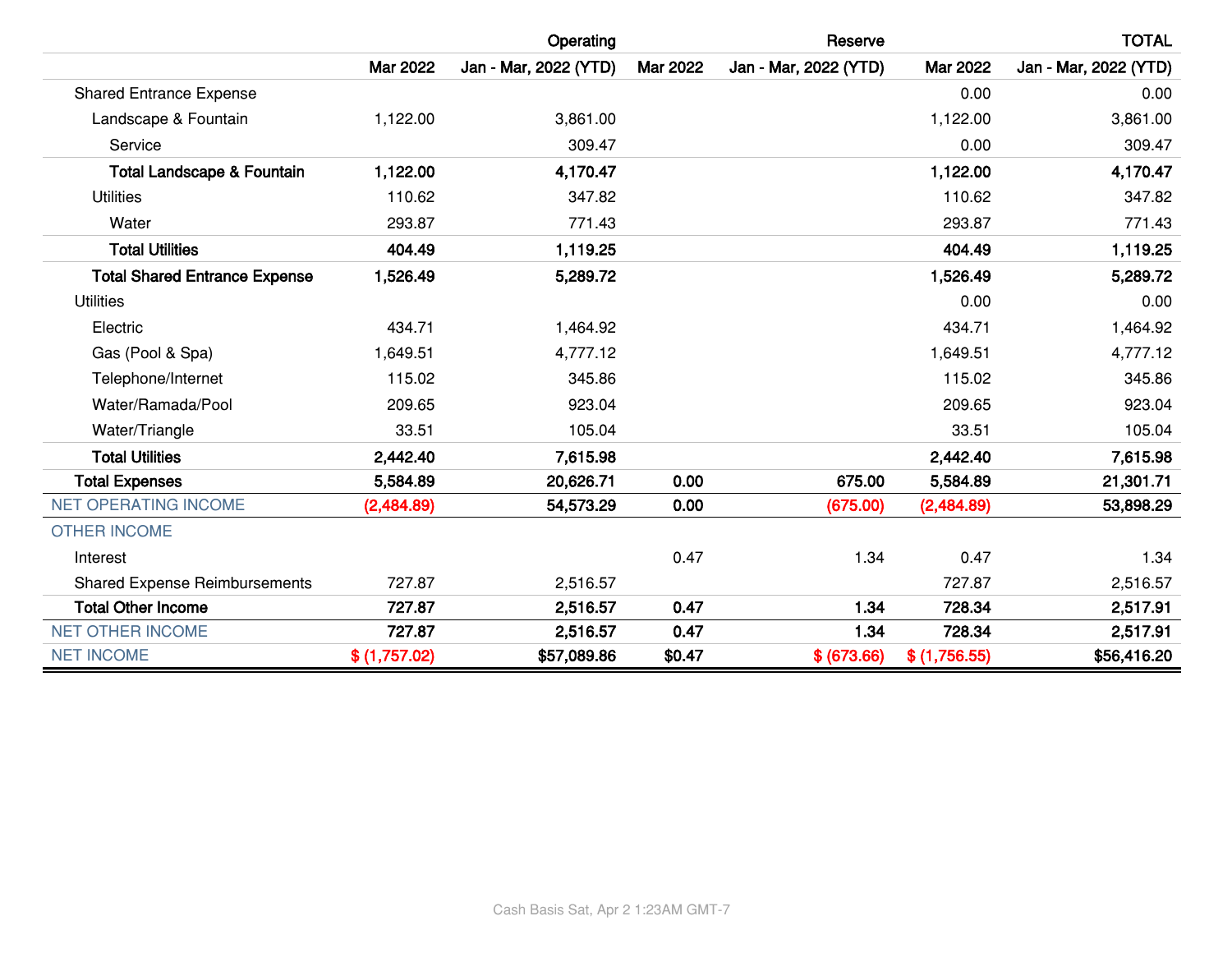# Villa Monterey Recreational Associaton

### **TRANSACTION REPORT**

March 2022

| Date                                      | Name                        | Memo/Description | Amount     |
|-------------------------------------------|-----------------------------|------------------|------------|
| Administration                            |                             |                  |            |
| Accountant                                |                             |                  |            |
| 03/01/2022                                | Norton Bookkeeping Services |                  | 225.00     |
| <b>Total for Accountant</b>               |                             |                  | \$225.00   |
| <b>Total for Administration</b>           |                             |                  | \$225.00   |
| Com Area, Bld, Lndscp                     |                             |                  |            |
| Service                                   |                             |                  |            |
| 03/28/2022                                | Alan Jones                  | Flagpole repairs | 67.00      |
| 03/28/2022                                | Grounds Control, LLC        |                  | 1,074.00   |
| <b>Total for Service</b>                  |                             |                  | \$1,141.00 |
| <b>Total for Com Area, Bld, Lndscp</b>    |                             |                  | \$1,141.00 |
| Maintenance                               |                             |                  |            |
| Janitorial                                |                             |                  |            |
| 03/01/2022                                | Maria M Hovey               |                  | 250.00     |
| <b>Total for Janitorial</b>               |                             |                  | \$250.00   |
| <b>Total for Maintenance</b>              |                             |                  | \$250.00   |
| <b>Shared Entrance Expense</b>            |                             |                  |            |
| Landscape & Fountain                      |                             |                  |            |
| 03/28/2022                                | Grounds Control, LLC        |                  | 1,122.00   |
| <b>Total for Landscape &amp; Fountain</b> |                             |                  | \$1,122.00 |
| <b>Utilities</b>                          |                             |                  |            |
| 03/17/2022                                | APS - 3845521000            |                  | 110.62     |
| <b>Total for Utilities</b>                |                             |                  | \$110.62   |
| Water                                     |                             |                  |            |
| 03/24/2022                                | City of Scottsdale-100243   |                  | 293.87     |
| <b>Total for Water</b>                    |                             |                  | \$293.87   |